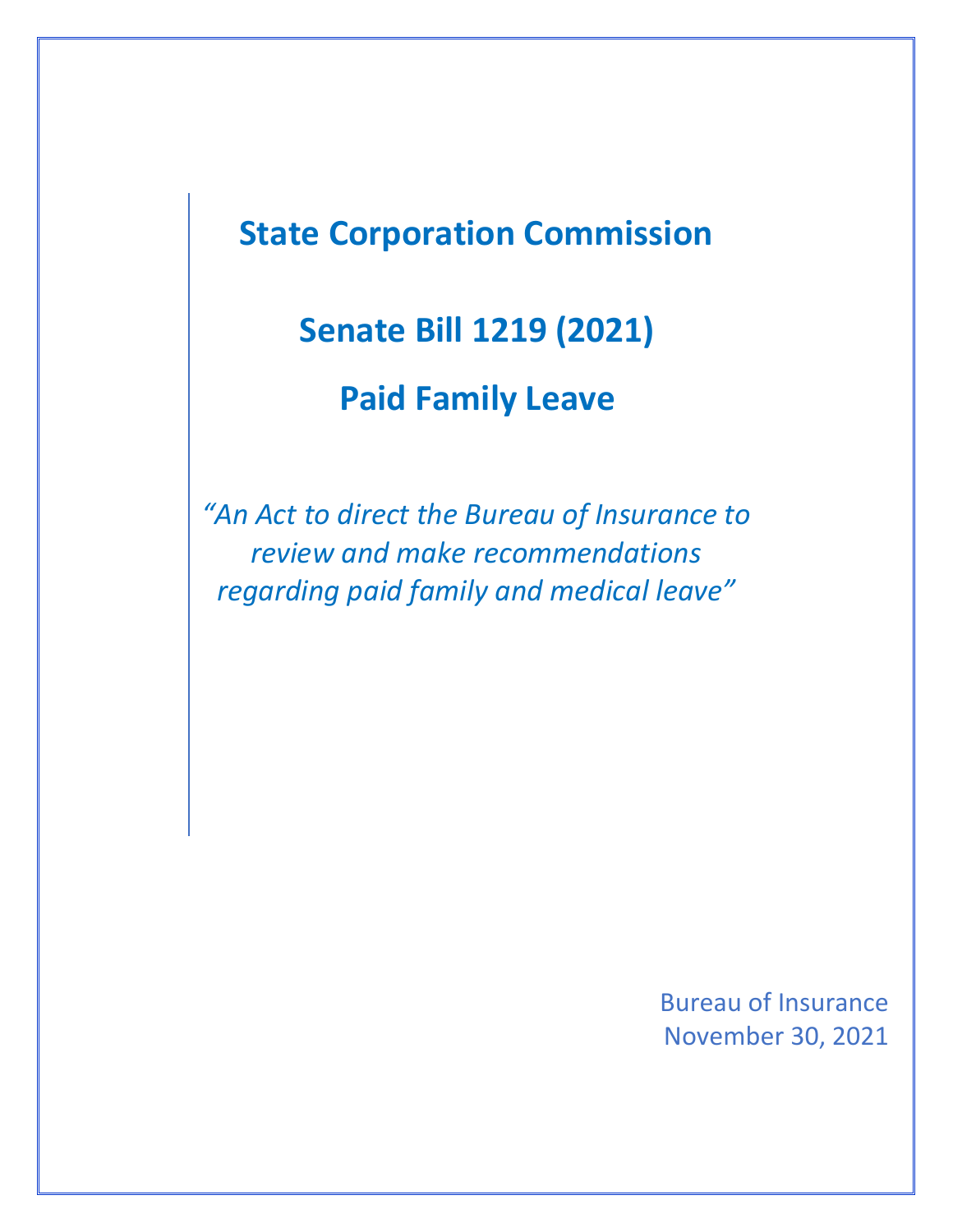**SCOTT A. WHITE COMMISSIONER OF INSURANCE STATE CORPORATION COMMISSION BUREAU OF INSURANCE**



**P.O. BOX 1157 RICHMOND, VIRGINIA 23218**

**1300 E. MAIN STREET RICHMOND, VIRGINIA 23219**

**TELEPHONE: (804) 371-9741**

**www.scc.virginia.gov**

November 30, 2021

The Honorable Richard L. Saslaw, Chair Committee on Commerce and Labor Virginia Senate

The Honorable Jeion A. Ward, Chair Committee on Labor and Commerce Virginia House of Delegates

The Honorable Janet D. Howell, Chair Committee on Finance and Appropriations Virginia Senate

The Honorable Luke E. Torian, Chair Committee on Appropriations Virginia House of Delegates

This report has been prepared in response to the charges given to the Bureau of Insurance (Bureau) in Senate Bill [1](#page-3-0)219<sup>1</sup>, which was introduced in the regular session of the 2021 Virginia General Assembly and became law during the 2021 Special Session I. Senate Bill 1219 requires the Bureau to:

- 1. Make recommendations regarding any necessary statutory changes that would permit the sale of private insurance plans that would help meet the policy goals identified in the ″Paid Family and Medical Leave Study″ published by the Offices of the Secretary of Commerce and Trade and the Chief Workforce Development Advisor in September 2020 and coexist as part of a statewide paid family and medical leave program, administered by the Commonwealth, as outlined in such study.
- 2. Convene a stakeholder group to participate in the process, which shall include representatives from the insurance industry, the business community, including small and mid-size businesses that have had difficulty purchasing private insurance in the past, labor organizations, advocates for paid family leave and medical leave, and other interested parties.

This report outlines the efforts of the Bureau and the stakeholders and the Bureau's recommendations for legislation necessary to permit private insurers to write paid family leave coverage in Virginia.

On behalf of the Bureau, attached is its report.

Respectfully submitted,

Scott A. White

<sup>&</sup>lt;sup>1</sup> A copy of Senate Bill 1219 may be found in Appendix A.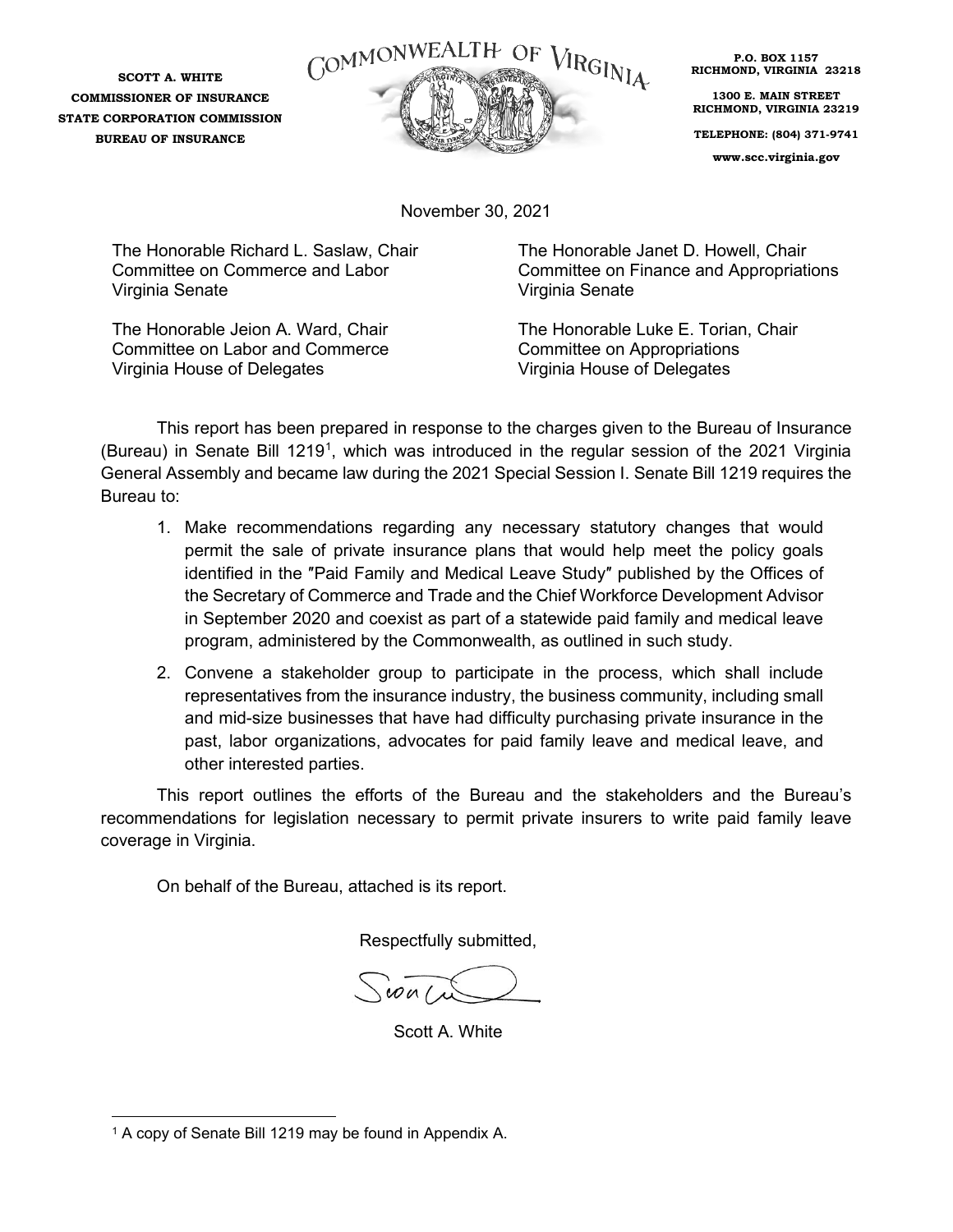#### **Executive Summary**

Senate Bill 1219 (SB1219) allows the Bureau of Insurance (Bureau) to convene a stakeholder group to make recommendations as to statutory changes necessary to permit private insurers to provide family leave coverage in Virginia. The Bureau drafted proposed legislation for the stakeholder group to review and comment upon. The stakeholder group approved the draft legislative proposal, which may be found in Appendix B. The new line of authority allows insurers to write group policies offering paid family leave. The proposed draft legislation closely adheres to the language in the federal Family and Medical Leave Act, ″to eliminate confusion of eligibility, leave time and administration.″[2](#page-2-0)

#### **Background**

Insurers who are interested in writing paid family leave coverage are not currently permitted to do so, as there is no such line of authority presently in Title 38.2 of the Code of Virginia (Virginia Insurance Code), nor does paid family leave coverage fall under any of the existing lines of authority.

Nationally, paid family leave coverage is most often offered with short-term disability income protection coverage (DI). The Virginia Insurance Code permits insurers to offer DI coverage under the definition of ″accident and sickness coverage.″ The Bureau has been contacted by several insurers wanting to write both coverages as they are typically offered together in other jurisdictions.

#### **Stakeholder Process**

Thirty-six persons participated in the stakeholder group, including representatives from the insurance industry and the business community, advocates for paid family leave, and other interested parties. [3](#page-2-1)

The stakeholder group held its first meeting on May 11, 2021. The Bureau provided the group with an overview of paid family leave programs in other states. The group thereafter discussed the various characteristics of an ideal public paid family and medical leave program. The group noted that in other states, private paid family leave programs are almost always offered in conjunction with, or as part of, a public family leave program. The group determined that it would focus on language for proposed legislation authorizing the sale of group family leave plans in Virginia. Any such proposal was to be broadly drafted to compliment, and not conflict with, any public program that might be enacted by the General Assembly in the future.

While SB1219 required the group to address ″the policy goals identified in the 'Paid Family and Medical Leave Study‴ published by the administration that includes paid *medical* leave, the Bureau noted that there is currently authority in the Virginia Insurance Code that permits insurers to write the paid *medical* leave coverage. Therefore, the stakeholder group limited its efforts to paid *family* leave. The stakeholder group also focused on group policies, as this coverage is not

<span id="page-2-0"></span><sup>2</sup> Item #10 of the considerations offered in the ["Paid Family and Medical Leave Study"](https://rga.lis.virginia.gov/Published/2021/RD49) published in September 2020 by the Offices of the Secretary of Commerce and Trade and the Chief Workforce Development Advisor.

<span id="page-2-1"></span><sup>&</sup>lt;sup>3</sup> A list of participants may be found in Appendix C.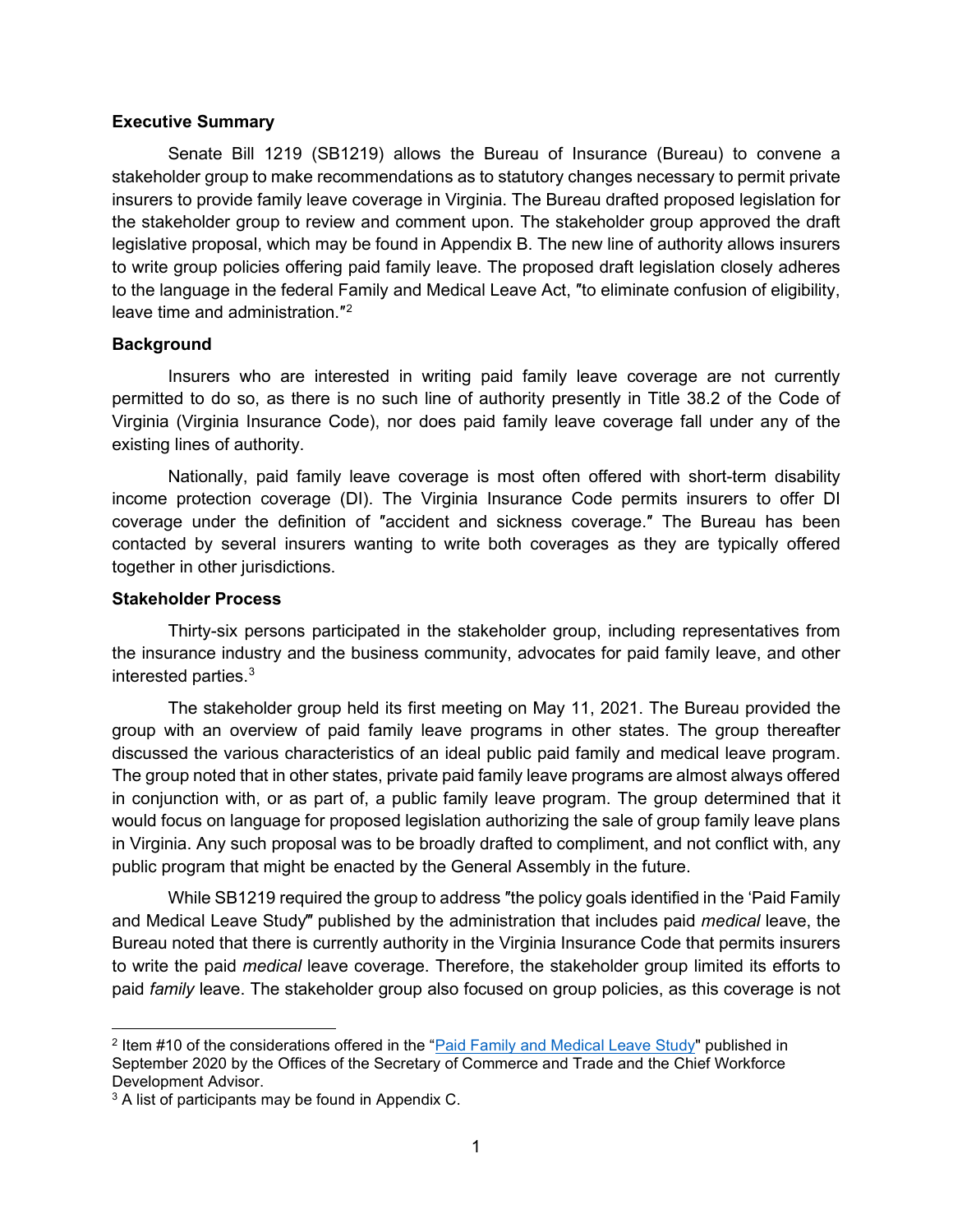often written on an individual basis. The group agreed that the Bureau would draft language providing authority in the Virginia Insurance Code to permit insurers to write paid family leave coverage. On July 8, 2021, the Bureau sent the stakeholders a copy of the draft legislative language for their review.

On July 27, 2021, the stakeholder group held its second meeting to discuss the proposed legislative language. The Bureau reiterated that, as discussed above, the draft language only addressed ″paid family leave″ as opposed to the ″paid family and medical leave″ that was previously addressed by the General Assembly and by the administration in its ″Paid Family and Medical Leave Study.″ The Bureau noted that leave due to a medical event of the insured is provided under DI coverage, which insurers licensed to write accident and sickness coverage may currently write. The stakeholder group approved of the proposed language to create a line of authority in the Virginia Insurance Code for paid family leave coverage.

<span id="page-3-0"></span>As directed by SB1219, the Bureau drafted this report outlining the group's efforts in addressing paid family leave insurance coverage in the Commonwealth. The report was sent to stakeholders for their comments. Members of the stakeholder group approved the report.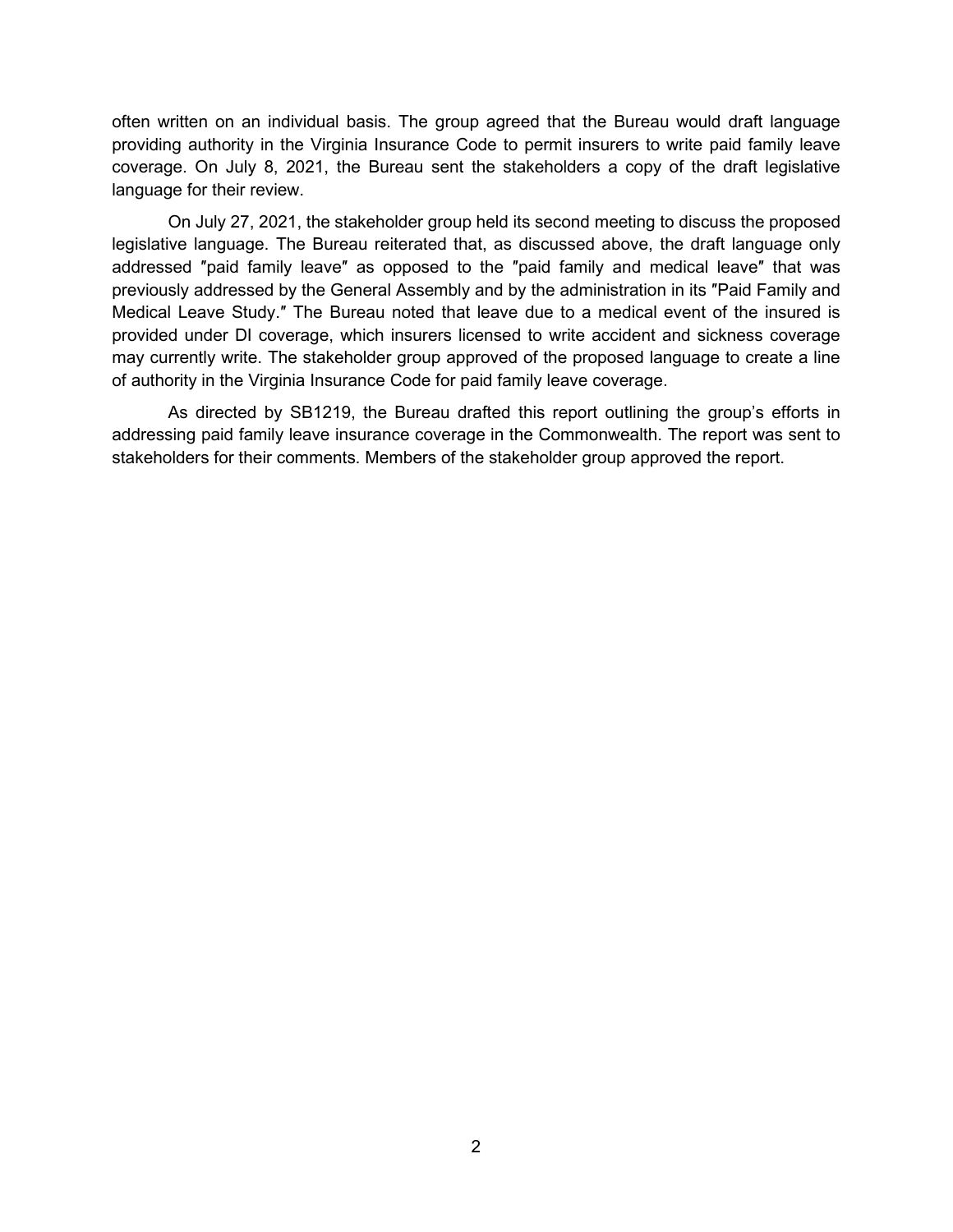### **VIRGINIA ACTS OF ASSEMBLY -- 2021 SPECIAL SESSION I** Appendix A

#### **CHAPTER 512**

*An Act to direct the Bureau of Insurance to review and make recommendations regarding paid family and medical leave.*

#### [S 1219]

#### Approved March 31, 2021

#### **Be it enacted by the General Assembly of Virginia:**

**1.** *§ 1. The State Corporation Commission's Bureau of Insurance (the Bureau) shall make recommendations regarding any necessary statutory changes that would permit the sale of private insurance plans that would help meet the policy goals identified in the "Paid Family and Medical Leave Study" published by the Offices of the Secretary of Commerce and Trade and the Chief Workforce Development Advisor in September 2020 and coexist as part of a statewide paid family and medical leave program, administered by the Commonwealth, as outlined in such study. In conducting its review, the Bureau shall convene a stakeholder group to participate in the process, which shall include representatives from the insurance industry, the business community, including small and mid-size businesses that have had difficulty purchasing private insurance in the past, labor organizations, advocates for paid family leave and medical leave, and other interested parties. The Bureau shall report its findings and recommendations to the Senate Committees on Commerce and Labor and Finance and Appropriations and the House Committees on Labor and Commerce and Appropriations by November 30, 2021.*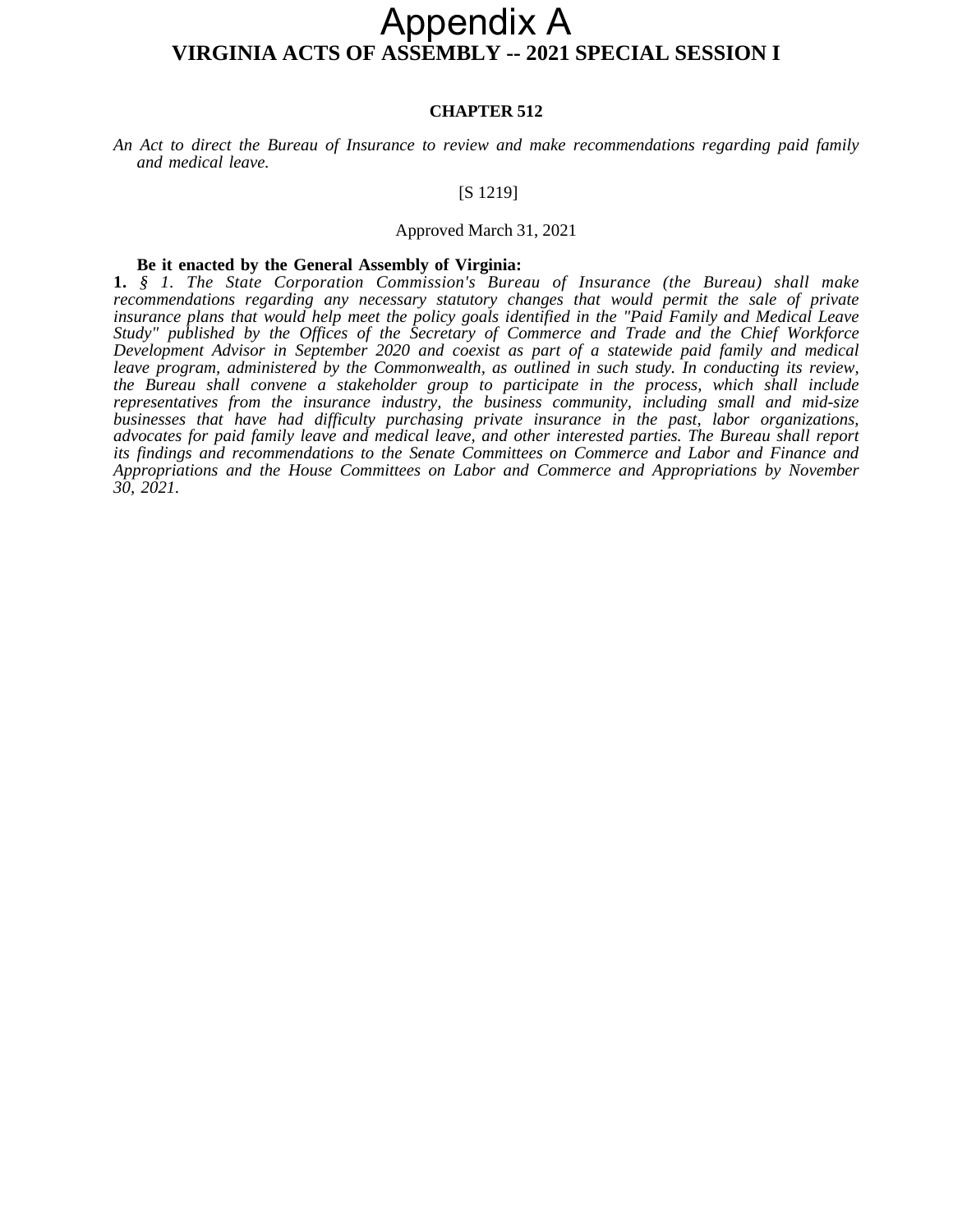#### **§ 38.2-107.2. Paid family leave.**

- 2 Paid family leave insurance means a policy issued to an employer related to a benefit program
- 3 provided to employees to pay for employees' income loss due to (i) the birth of a child or adoption
- 4 of a child by the employee, (ii) placement of a child with the employee for foster care; (iii) care of
- 5 a family member of the employee who has a serious health condition; or (iv) circumstances arising
- 6 out of the fact that the employee's family member who is a military member is on active duty or
- 7 has been called to active duty status. Paid family leave coverage may be written as an
- 8 amendment to a group disability income policy, included in a group disability income policy, or as
- 9 a separate group policy purchased by an employer.

#### **§ 38.2-135. Classes of insurance companies may be licensed to write.**

 Except as otherwise provided in this title and subject to any conditions and restrictions imposed therein, any insurer licensed to transact the business of insurance in this Commonwealth, other than life insurers and title insurers, may be licensed to write one or more of the classes of insurance enumerated in Article 2 (§ 38.2-101 et seq.) of this chapter that it is authorized under its charter to write, except life insurance, industrial life insurance, credit life insurance, variable life insurance, modified guaranteed life insurance, annuities, variable annuities, modified guaranteed annuities, and title insurance. An insurer licensed to write life insurance shall not be licensed to write any additional class of insurance except modified guaranteed life insurance, variable life insurance, annuities, modified guaranteed annuities, variable annuities, credit life insurance, 20 credit accident and sickness insurance, accident and sickness insurance, and industrial life insurance, and paid family leave insurance. An insurer licensed to write title insurance shall not be licensed to write any additional class of insurance. However, any life insurer that has been licensed to write and has been actively engaged in writing life insurance and any additional class of insurance set out in Article 2 (§ 38.2-101 et seq.) of this chapter continuously during a period of twenty years immediately preceding July 1, 1952, may continue to be licensed to write those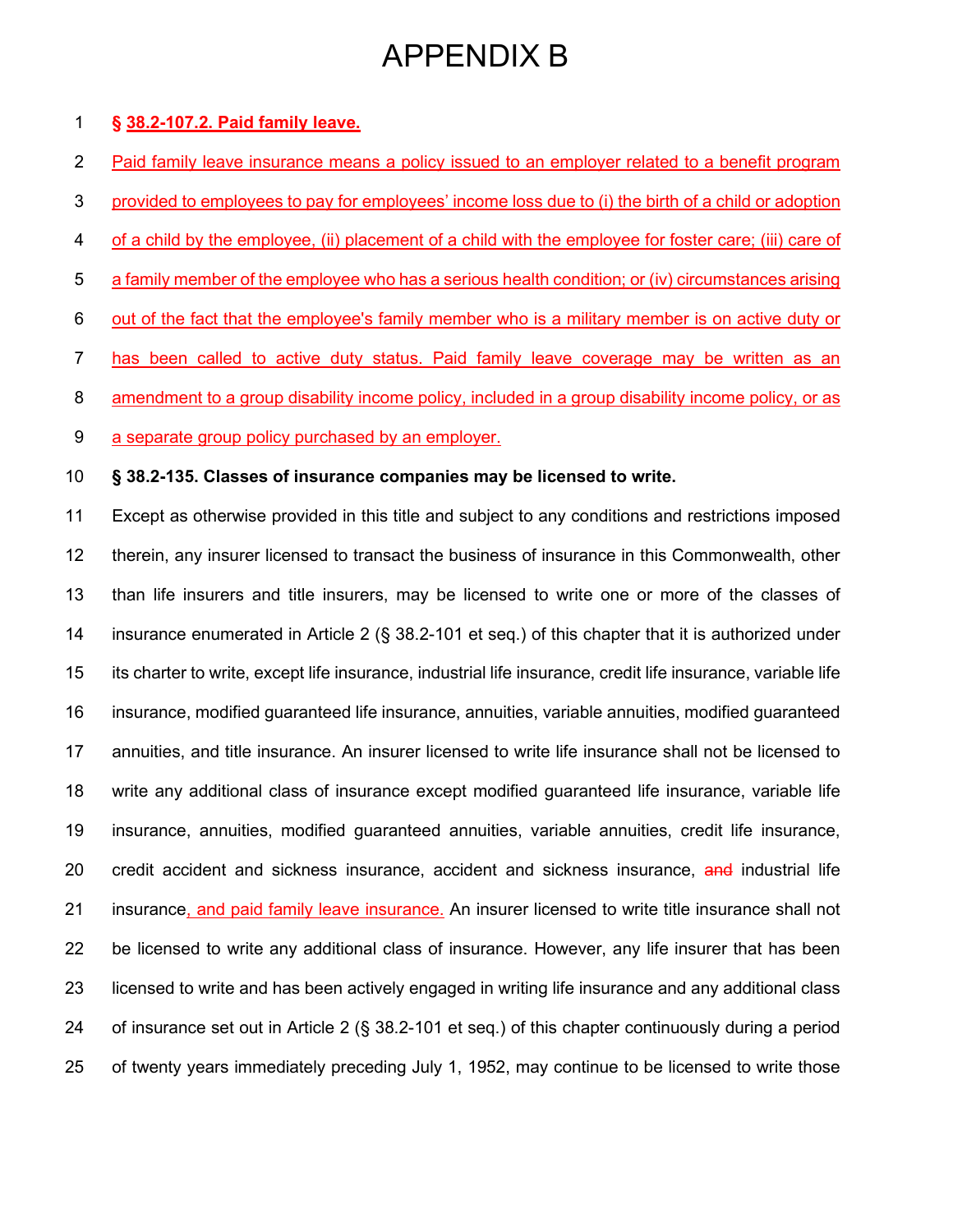classes of insurance. No company shall write any class of insurance unless it has a current annual license from the Commission to do so.

### **§ 38.2-316. Policy forms to be filed with Commission; notice of approval or disapproval; exceptions.**

 A. No policy of life insurance, industrial life insurance, variable life insurance, modified guaranteed life insurance, group life insurance, paid family leave insurance, accident and sickness insurance, or group accident and sickness insurance; no annuity, modified guaranteed annuity, pure endowment, variable annuity, group annuity, group modified guaranteed annuity, or group variable annuity contract; no health services plan, legal services plan, dental or optometric services plan, or health maintenance organization contract; no dental plan organization dental benefit contract; and no fraternal benefit certificate nor any certificate or evidence of coverage issued in connection with such policy, contract, or plan issued or issued for delivery in Virginia shall be delivered or issued for delivery in this Commonwealth unless a copy of the form has been filed with the Commission. In addition to the above requirement, no policy of accident and sickness insurance or paid family leave insurance shall be delivered or issued for delivery in this Commonwealth unless the rate manual showing rates, rules, and classification of risks applicable thereto has been filed with the Commission.

 B. Except as provided in this section, no application form shall be used with the policy or contract and no rider or endorsement shall be attached to or printed or stamped upon the policy or contract unless the form of such application, rider or endorsement has been filed with the Commission. No individual certificate and no enrollment form shall be used in connection with any group life 47 insurance policy, group accident and sickness insurance policy, group annuity contract, or group variable annuity contract, or group paid family leave insurance policy unless the form for the certificate and enrollment form have been filed with the Commission.

 C. 1. None of the policies, contracts, and certificates specified in subsection A of this section shall be delivered or issued for delivery in this Commonwealth and no applications, enrollment forms,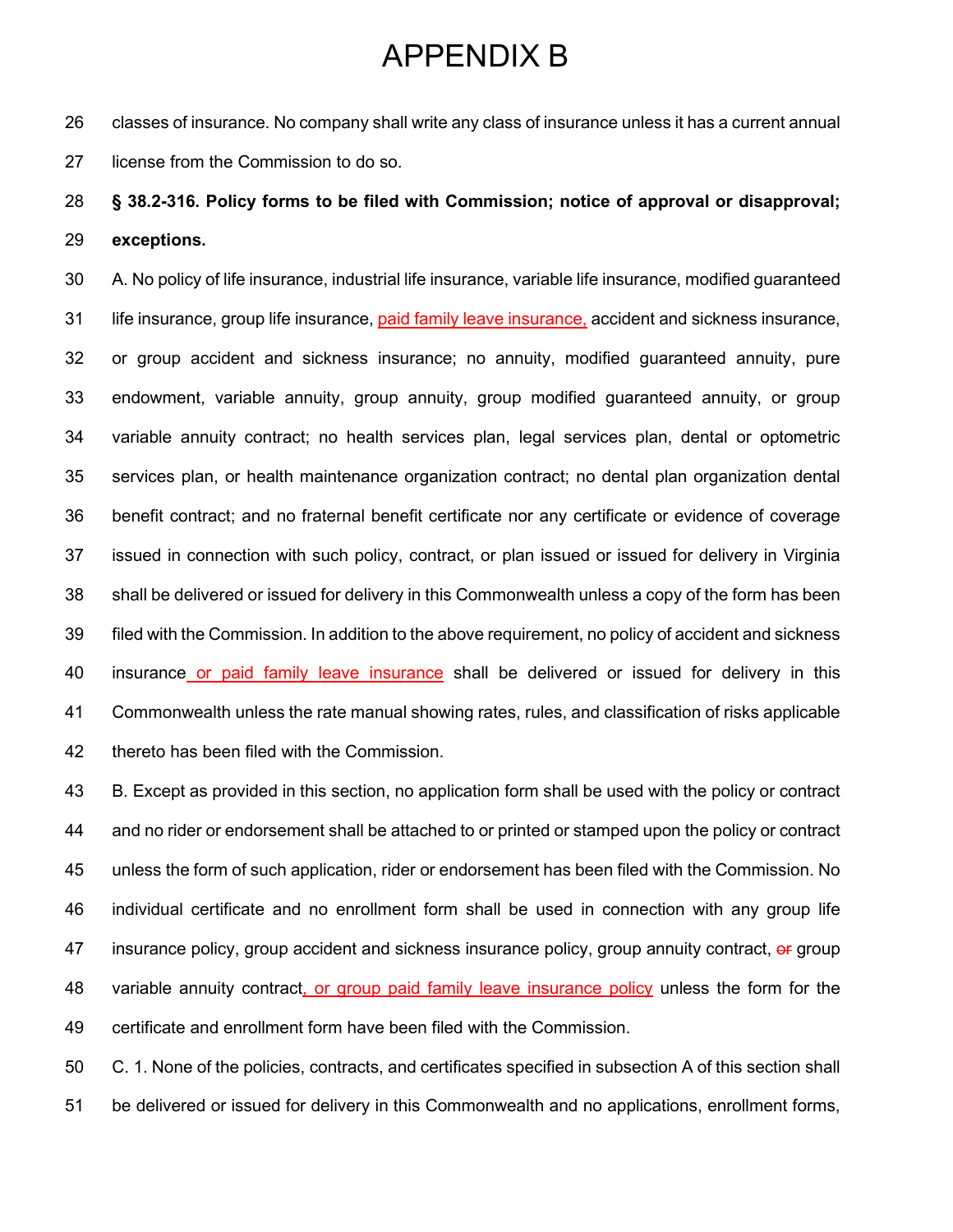riders, and endorsements shall be used in connection with the policies, contracts, and certificates unless the forms thereof have been approved in writing by the Commission as conforming to the requirements of this title and not inconsistent with law.

 2. In addition to the above requirement, no premium rate change applicable to individual accident and sickness insurance policies, subscriber contracts of health services plans, dental or optometric services plans, or fraternal benefit contracts providing individual accident and sickness coverage as authorized in § 38.2-4116 shall be used unless the premium rate change has been approved in writing by the Commission. No premium rate change applicable to individual or group Medicare supplement policies shall be used unless the premium rate change has been approved in writing by the Commission.

 D. The Commission may disapprove or withdraw approval of the form of any policy, contract or certificate specified in subsection A of this section, or of any application, enrollment form, rider or endorsement, if the form:

1. Does not comply with the laws of this Commonwealth;

 2. Has any title, heading, backing or other indication of the contents of any or all of its provisions that is likely to mislead the policyholder, contract holder or certificate holder; or

 3. Contains any provisions that encourage misrepresentation or are misleading, deceptive or contrary to the public policy of this Commonwealth.

 E. Within 30 days after the filing of any form requiring approval, the Commission shall notify the organization filing the form of its approval or disapproval of the form which has been filed, and, in the event of disapproval, its reason therefor. The Commission, at its discretion, may extend for up to an additional 30 days the period within which it shall approve or disapprove the form. Any form received but neither approved nor disapproved by the Commission shall be deemed approved at the expiration of the 30 days if the period is not extended, or at the expiration of the extended period, if any; however, no organization shall use a form deemed approved under the provisions of this section until the organization has filed with the Commission a written notice of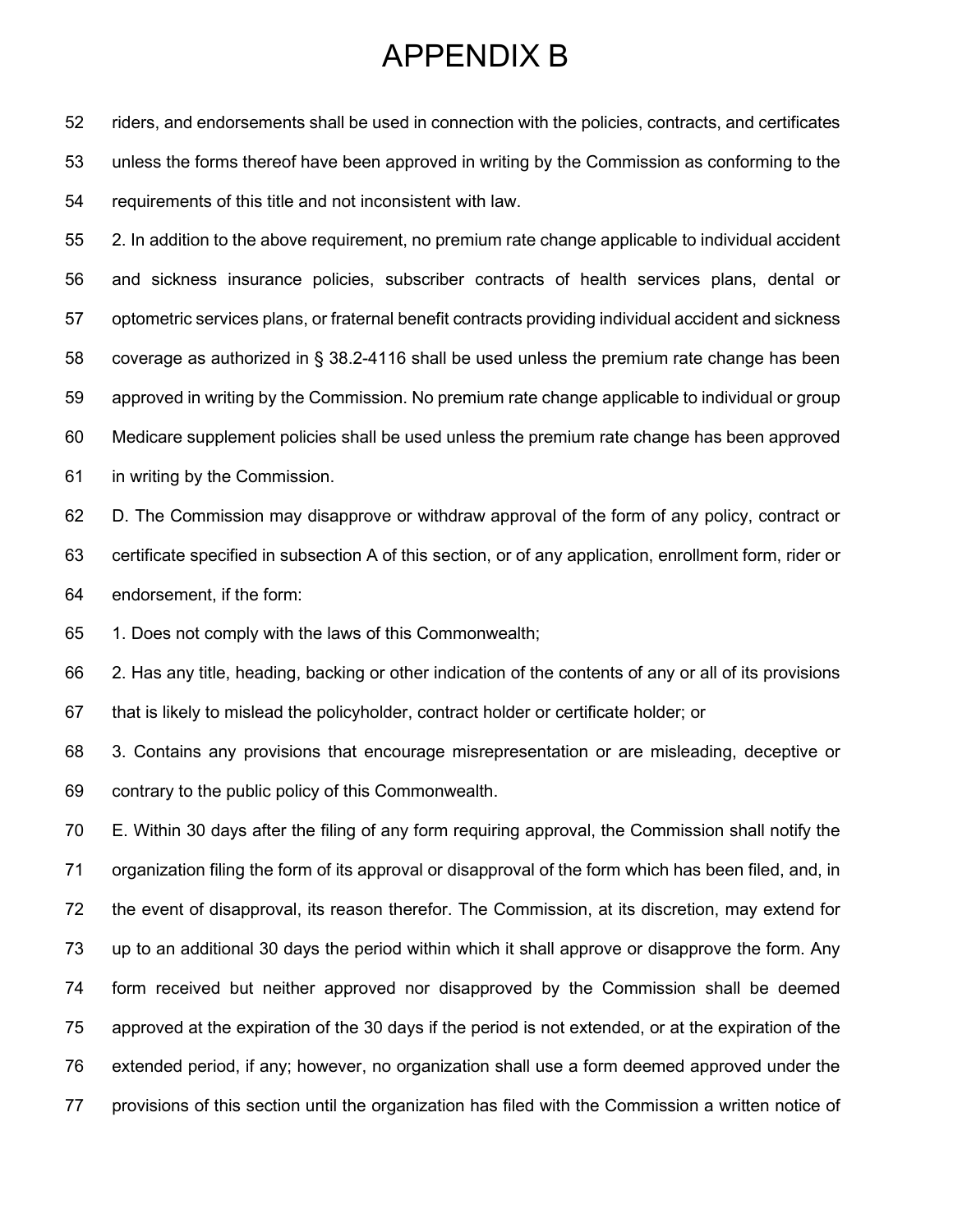its intent to use the form together with a copy of the form and the original transmittal letter thereof. The notice shall be filed in the offices of the Commission at least 10 days prior to the organization's use of the form.

 F. If the Commission proposes to withdraw approval previously given or deemed given to the form of any policy, contract or certificate, or of any application, rider or endorsement, it shall notify the insurer in writing at least 15 days prior to the proposed effective date of withdrawal giving its reasons for withdrawal.

 G. Any insurer or fraternal benefit society aggrieved by the disapproval or withdrawal of approval of any form may proceed as indicated in § 38.2-1926.

 H. This section shall not apply to any special rider or endorsement on any policy, except an accident and sickness insurance policy that relates only to the manner of distribution of benefits or to the reservation of rights and benefits under such policy, and that is used at the request of the individual policyholder, contract holder or certificate holder.

91 I. The Commission may exempt any categories of such policies, contracts, and certificates and any applicable rate manuals from (i) the filing requirements, (ii) the approval requirements of this section, or (iii) both such requirements. The Commission may modify such requirements, subject to such limitations and conditions which the Commission finds appropriate. In promulgating an exemption, the Commission may consider the nature of the coverage, the person or persons to be insured or covered, the competence of the buyer or other parties to the contract, and other criteria the Commission considers relevant.

 J. In lieu of complying with the requirements of subsections A, B, and C, any legal services organization operating, conducting, or administering a legal services plan may provide the Commission with an informational filing regarding a subscription contract, enrollment form, rider, or endorsement used by the legal services organization in connection with a legal services plan offered in the Commonwealth together with written notice of its intent to use the form. Upon providing such informational filing and notice, the legal services organization may use the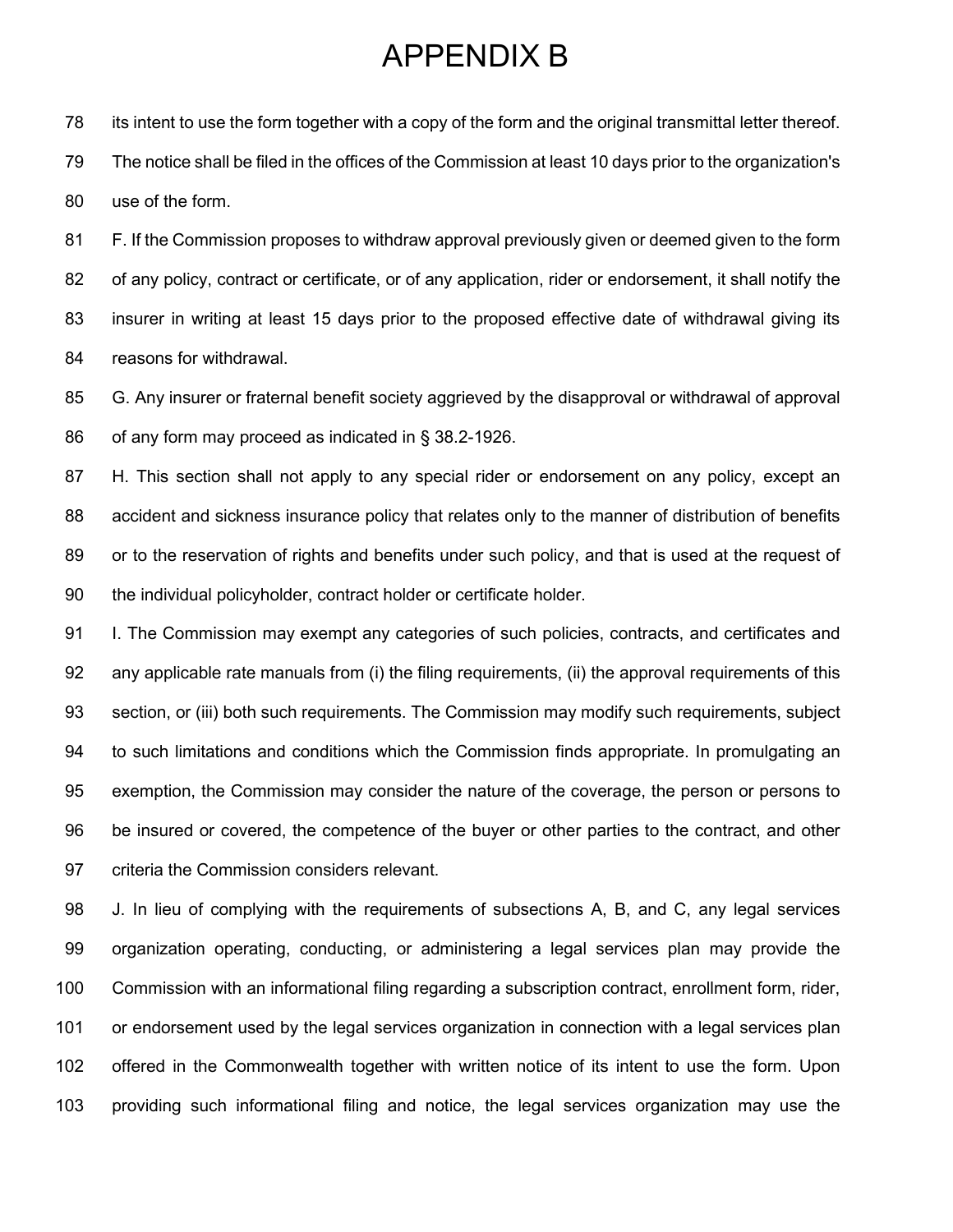subscription contract, enrollment form, rider, or endorsement without its prior approval by the Commission. This subsection shall not limit the authority of the Commission to review a legal services plan and any subscription contract, enrollment form, rider, or endorsement used in connection therewith and to disapprove the use of such form for any of the grounds set forth in subsection D.

- K. Pursuant to the authority granted by § 38.2-223, the Commission may promulgate such rules
- and regulations as it may deem necessary to set standards for policy and other form submissions
- required by this section or § 38.2-3501.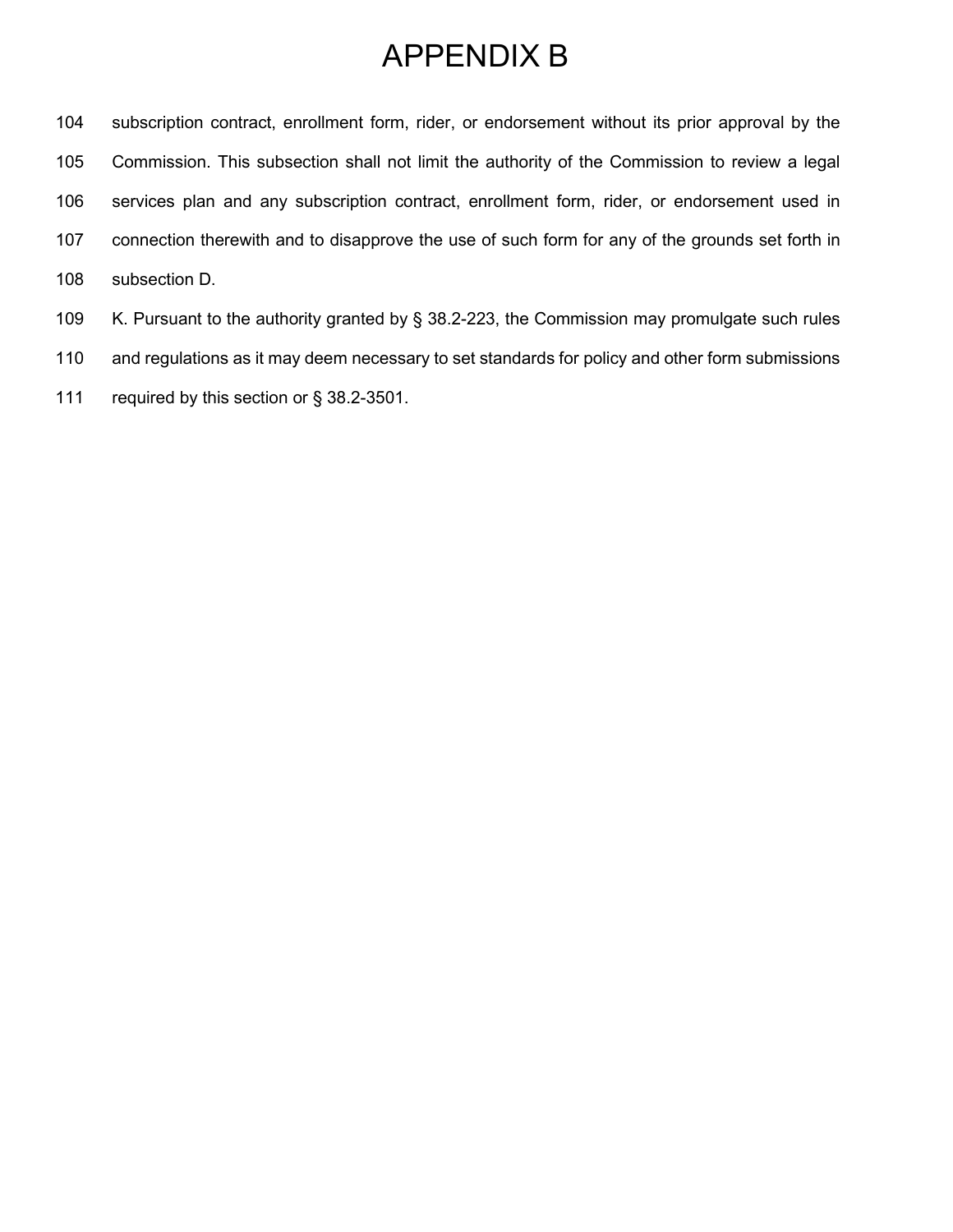# APPENDIX C

### **Senate Bill 1219 Paid Family Leave Stakeholder Group Members**

| $\bullet$ | 1              | $\bullet$ | Don Beatty                     | $\bullet$ | Deputy Commissioner, SCC BOI           | Donald.Beatty@scc.virginia.gov       |
|-----------|----------------|-----------|--------------------------------|-----------|----------------------------------------|--------------------------------------|
|           | $\overline{2}$ | $\bullet$ | Katie Johnson                  | $\bullet$ | Policy Advisor-Insurance, SCC BOI      | Katie.Johnson@scc.virginia.gov       |
|           | 3              | $\bullet$ | <b>Emily Wingfield</b>         | $\bullet$ | Senior Counsel, SCC                    | Emily.Wingfield@scc.virginia.gov     |
|           | 4              | $\bullet$ | Elsie Andy                     | $\bullet$ | Manager, SCC BOI                       | Elsie.Andy@scc.virginia.gov          |
|           | 5              | $\bullet$ | Karin Addison - (AFLAC)        | $\bullet$ | <b>Troutman Sanders Strategies</b>     | Karin.addison@troutman.com           |
|           | 6              | $\bullet$ | Patrick Cushing - (ACLI)       | $\bullet$ | <b>Williams Mullen</b>                 | Pcushing@williamsmullen.com          |
|           | $\overline{7}$ | $\bullet$ | Senator Barbara Favola         | $\bullet$ | <b>VA Senator</b>                      | district31@senate.virginia.gov       |
|           | 8              | $\bullet$ | Senator Jennifer Boysko        | $\bullet$ | <b>VA Senator</b>                      | district33@virginia.senate.gov       |
|           | 9              | $\bullet$ | <b>Kate Baker</b>              |           | <b>VA Retail Federation</b>            | Kbaker@virginiaretailfederation.com  |
|           | 10             | $\bullet$ | Steve Clayburn                 | $\bullet$ | <b>ACLI</b>                            | SteveClayburn@acli.com               |
|           | 11             | $\bullet$ | <b>Ed Donahue</b>              | $\bullet$ | <b>AFLAC</b>                           | Edonahue@aflac.com                   |
|           | 12             | $\bullet$ | <b>Tony Dulgerian</b>          | $\bullet$ | MetLife                                | Tony.dulgerian@metlife.com           |
|           | 13             | $\bullet$ | <b>Ashley Dwire</b>            | $\bullet$ | <b>SEIU</b>                            | Ashley.dwire@seiu.org                |
|           | 14             | $\bullet$ | <b>Michelle Carroll Foster</b> | $\bullet$ | <b>ACLI</b>                            | MichelleFoster@acli.com              |
|           | 15             | $\bullet$ | <b>Susan Gaston</b>            | $\bullet$ | <b>PRA Group</b>                       | Susan@gastongroup.com                |
|           | 16             | $\bullet$ | <b>Tara Gibson</b>             | $\bullet$ | <b>Ground Game Strategies</b>          | Tara@groundgameva.com                |
|           | 17             | $\bullet$ | Sarah Jane Glynn               | $\bullet$ | <b>Center for American Progress</b>    | Sarahjaneglynn@gmail.com             |
|           | 18             | $\bullet$ | Kristina Hagan                 | $\bullet$ | Campaign for a Family Friendly Economy | Kristina@familyfriendlyeconomyva.org |
|           | 19             | $\bullet$ | Michael Hickey                 | $\bullet$ | <b>AFLAC</b>                           | MHickey@aflac.com                    |